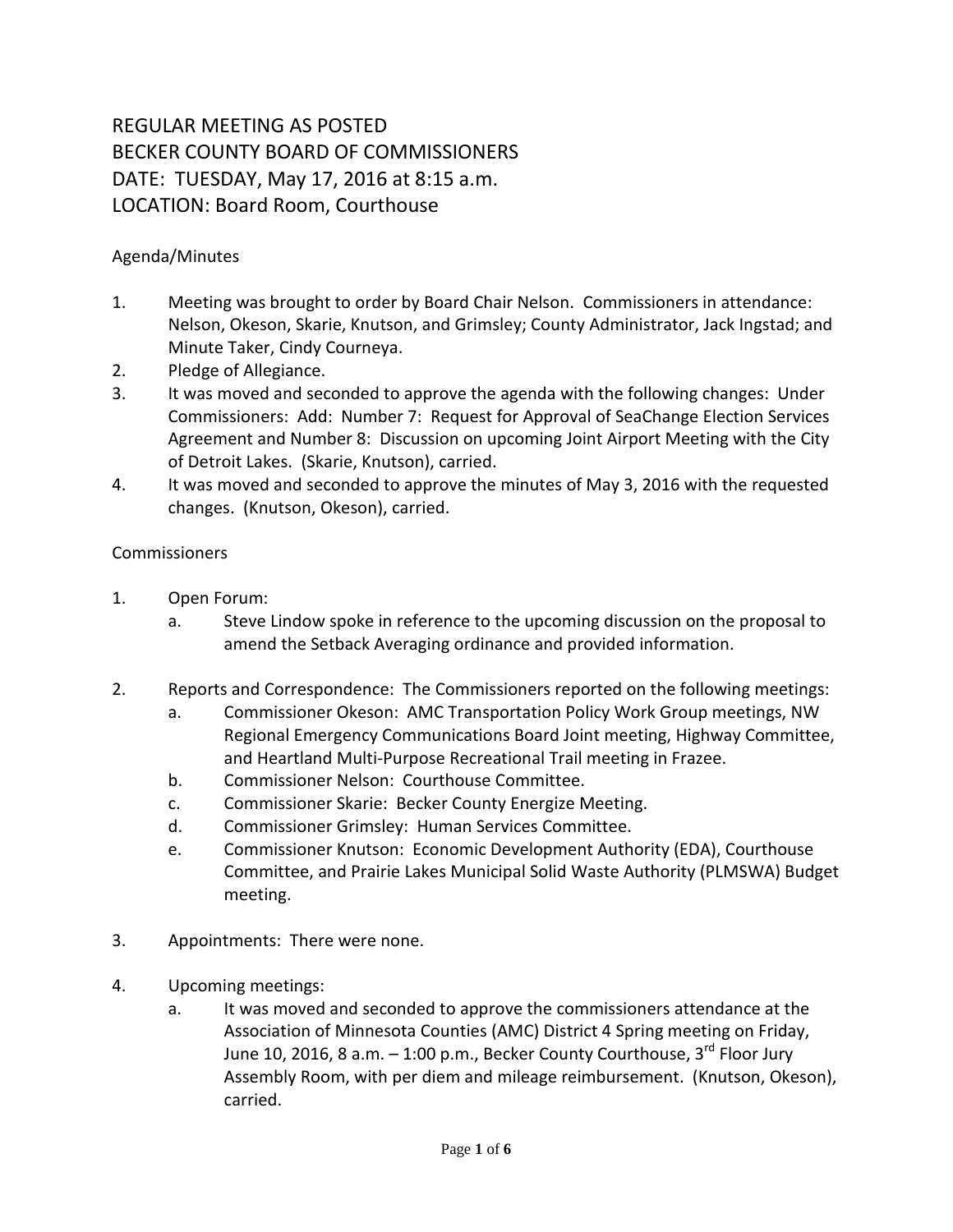- b. The Becker County Board of Equalization meeting is scheduled for Tuesday, June 14, 2016, beginning at 6 p.m., Becker County Courthouse,  $1<sup>st</sup>$  Floor Board Room.
- c. The 2016 AMC Annual Conference will be held Monday-Tuesday, December 5-6, 2016 at the Hyatt Regency, Minneapolis, with all of the commissioners planning to attend.
- 5. There was discussion on the proposal to amend the "Setback Averaging"Ordinance for Chapter 3, Section 8 and Chapter 5, Section 2C, with the discussion to continue at the next Board meeting of June  $7<sup>th</sup>$ .
- 6. Discussion was held on the existing Solid Waste Fee schedule.
- 7. It was moved and seconded to approve the four-year SeaChange Election Services Agreement between SeaChange Print Innovations and Becker County, effective June 1, 2016 through May 31, 2020, and to authorize the Auditor-Treasurer, Mary Hendrickson, to sign and enter into said agreement, with the fees as listed. (Grimsley, Skarie), carried.
- 8. It was moved and seconded to approve the commissioner's attendance at the Joint Airport meeting with the City of Detroit Lakes and the Airport Commission, to be held on Wednesday, June 1, 2016 at 11:30 a.m. at the Becker County/Detroit Lakes Airport. (Okeson, Grimsley), carried.

Finance Committee Minutes: Mary Hendrickson presented:

- 1. It was moved and seconded to approve the Regular Claims and Auditor's Warrants, as presented:
	- a. Auditor's Warrants (Tuesday Bills):
		- i. 05/03/2016 in the amount of \$118,367.73;
		- ii. 05/10/2016 in the amount \$3,279.97;
		- for a total amount of: \$121,647.70

(Skarie, Knutson), carried.

- 2. It was moved and seconded to approve the purchase of one (1) Microsoft Surface Tablet Computer with cover/keyboard for the Assessor's Office, at a cost of \$1,003.09 per unit, off of Minnesota State contract pricing. (Knutson, Grimsley), carried.
- 3. It was moved and seconded to approve the purchase of one (1) new Computer for Transit Dispatch, at a cost of \$780.00. (Knutson, Okeson), carried.

Auditor-Treasurer: Mary Hendrickson presented:

- 1. Licenses and Permits:
	- a. It was moved and seconded to approve the Tubing License renewal for Charlie's Otter Tail Tubing – Erie Township. (Okeson, Grimsley), carried.
- 2. It was moved and seconded to approve Resolution 05-16-2A, as presented, to approve the Re-Purchase of Tax Forfeited Lands for Wanda C. Boswell for Parcel Number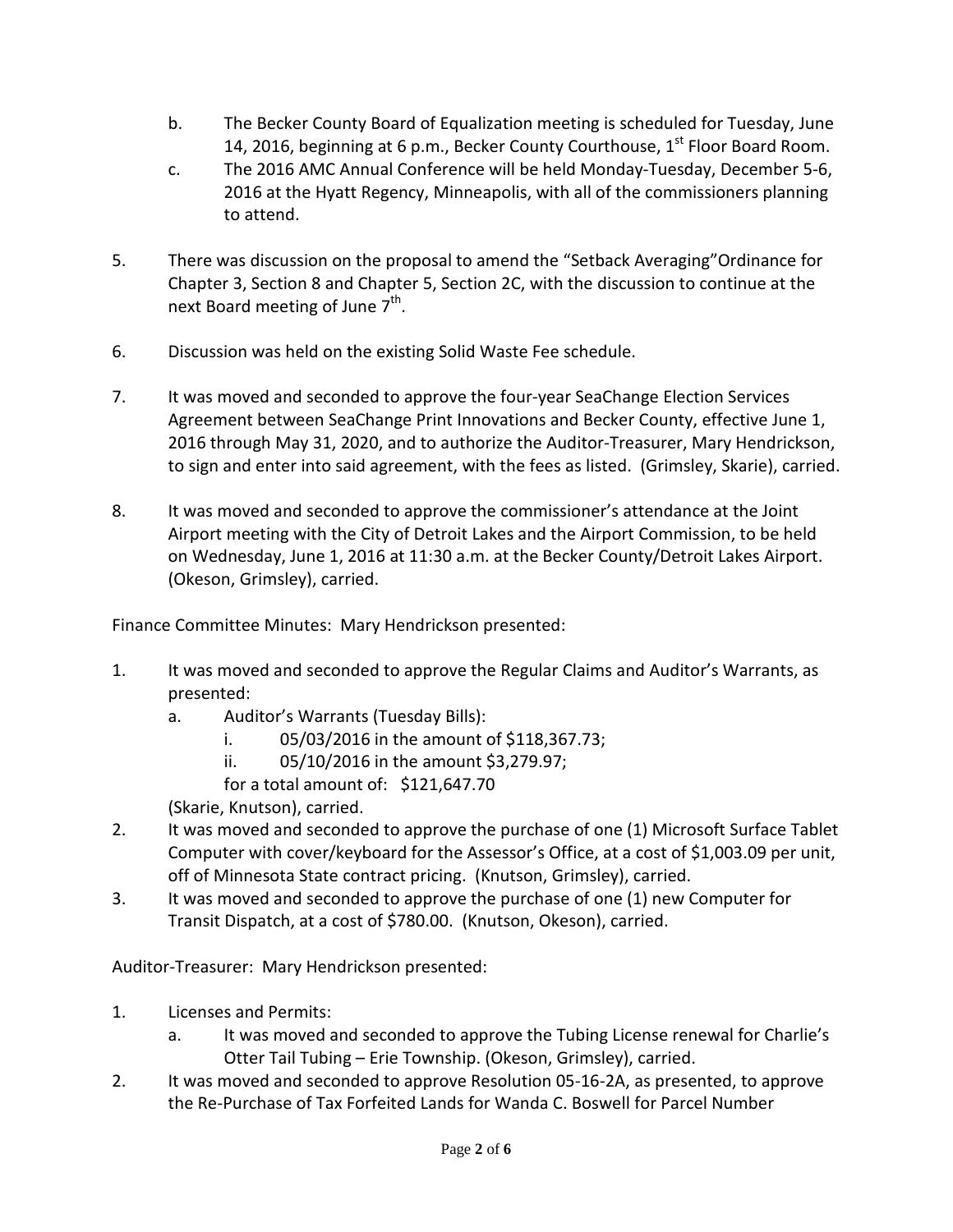04.0080.000, at a re-purchase price of \$4,093.45, (taxes and miscellaneous fees), to be paid in full upon approval. (Knutson, Okeson), carried.

- 3. It was moved and seconded to approve Resolution 05-16-2B, as presented, to approve the Re-Purchase of Tax Forfeited Lands for Richard Smith for Parcel Number 48.0088.001, at a re-purchase price of \$1,515.13 (taxes and miscellaneous fees), to be paid in full upon approval. (Knutson, Skarie), carried.
- 4. It was moved and seconded to approve the purchase of two (2) new office chairs for the Auditor-Treasurer's office, to replace at the front desk window, at the low quote of \$457.80 each, for a total cost of \$915.60 from Reardon's Office Equipment, Fargo, ND. (Grimsley, Okeson), carried.

Assessor: Steve Carlson presented:

- 1. It was moved and seconded to approve the following abatements, as presented:
	- a. PIN #: 13.0115.001, in Green Valley Township, in the amount of \$360.00, due to the parcel value was combined with Parcel #: 13.0115.000; this parcel was not deactivated.
	- b. PIN #: 14.0072.000, in Hamden Township, in the amount of \$752.00, due to the property was sold to a tax exempt entity; should have been exempt for 2016 taxes payable.
	- c. PIN #: 49.2042.000, in the City of Detroit Lakes, in the amounts of \$134.00 and \$390.00 for tax years 2015 and 2016 respectively, due to the house was destroyed by fire on August 24, 2015.

With the total amount of the abatements at \$1,636.00 (Skarie, Okeson), carried.

Human Services: John Dinsmore presented:

- 1. Shannon Funk was introduced and congratulated on her new position as the Supervisor for the Financial Assistance Unit at Human Services.
- 2. It was moved and seconded to add item Number 4: Renewal of Contract with Medica, to the Human Services agenda. (Knutson, Grimsley), carried.
- 3. It was moved and seconded to approve Resolution 05-16-2E, to hire one (1) full-time Financial Eligibility Specialist through the Merit System, due to a retirement. (Skarie, Grimsley), carried.
- 4. It was moved and seconded to approve the purchase of four (4) Vari Desks for Child Support staff, at a cost of \$400.00 each, for a total cost of \$1,600.00, plus any applicable tax. (Grimsley, Skarie), carried.
- 5. It was moved and seconded to approve the Human Services claims for Human Services, Community Health, and Transit, as presented. (Skarie, Grimsley), carried.
- 6. It was moved and seconded to approve the renewal of the Medica Health Plans Access Transportation Services Transportation Agreement, as presented, effective through April 30, 2018. (Grimsley, Skarie), carried.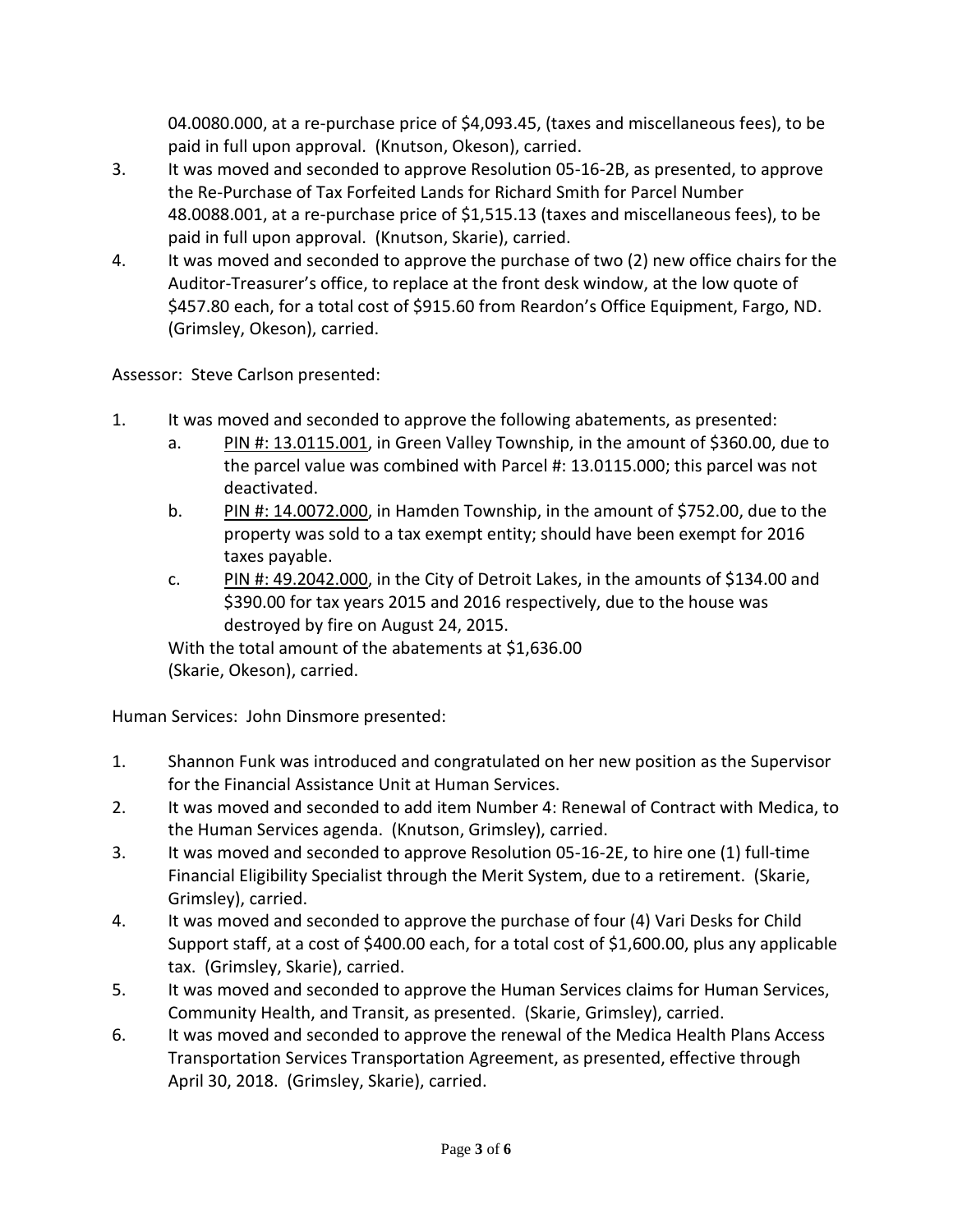7. Board Chair Nelson and County Administrator, Jack Ingstad, expressed their thanks and appreciation to John Dinsmore, for having served as the Director of Human Services during this interim period, noting the positive changes that have been made.

Sheriff: Sheriff Todd Glander presented:

1. It was moved and seconded to approve Resolution 05-16-2D, to authorize the Board Chair and Becker County Administrator to sign the renewal agreement with the State of Minnesota, to apply for the MN Department of Natural Resources 2016 Federal Supplemental Boating Safety Patrol Grant Agreement, with an allocation of \$7,625.00, effective May 13, 2016 – September 5, 2016. (Okeson, Knutson), carried.

Highway: Jim Olson presented:

- 1. a. Brian Bausman, Project Manager, and Shiloh Wahl, Assistant District Engineer, from the MN Department of Transportation (MnDOT) were present and discussion was held in regards to the consideration of the Trunk Highway (TH) 225 turnback. Highway Engineer, Jim Olson, requested support from the Board to proceed with negotiations with MnDOT and to develop the final draft of the TH 225 Turnback Agreement, with it noted that the lump sum to be paid to Becker County will be determined when available, for the jurisdictional transfer of TH 225 from MnDOT to Becker County.
	- b. It was moved and seconded to authorize Highway Engineer, Jim Olson, to negotiate an agreement with MnDOT, for the TH 225 Turnback, and to return to the Board with the agreement for the Board's consideration. (Okeson, Knutson), carried.
- 2. It was moved and seconded to approve Resolution 05-16-2F, to accept the low bid in the amount of \$1,824,177.11 from Mark Sand & Gravel Company, Fergus Falls, MN for Project SP 003-618-001, for Reclaiming, Culverts, Aggregate Base, Bituminous Surfacing and Aggregate Shouldering of County Road 18 from Ogema to County Highway 7; and to authorize and direct the County Chairman and County Administrator to execute and enter into said contract. (Okeson, Knutson), carried.
- 3. It was moved and seconded to approve Resolution 05-16-2G, to accept the low bid in the amount of \$69,634.00 from Dennis Drewes, Inc., Frazee, MN for Atlanta Township Bridge Project, SAP 003-599-030, for Box Culvert, Approach Grading, and Aggregate Surfacing; and to authorize and direct the County Chairman and County Administrator to execute and enter into said contract. (Okeson, Skarie), carried.
- 4. It was moved and seconded to approve Resolution 05-16-2H, to accept completed projects by Central Specialties, Alexandria, MN, for Projects SP 003-636-008, SP 003- 643-009, and SP 003-645-003, consisting of Milling, Bituminous Overlay and Aggregate Shouldering for County Highways 36, 43, and 45, and to authorize final payment in the amount of \$38,341.68, prepared and processed by the Highway Department. (Okeson, Knutson), carried.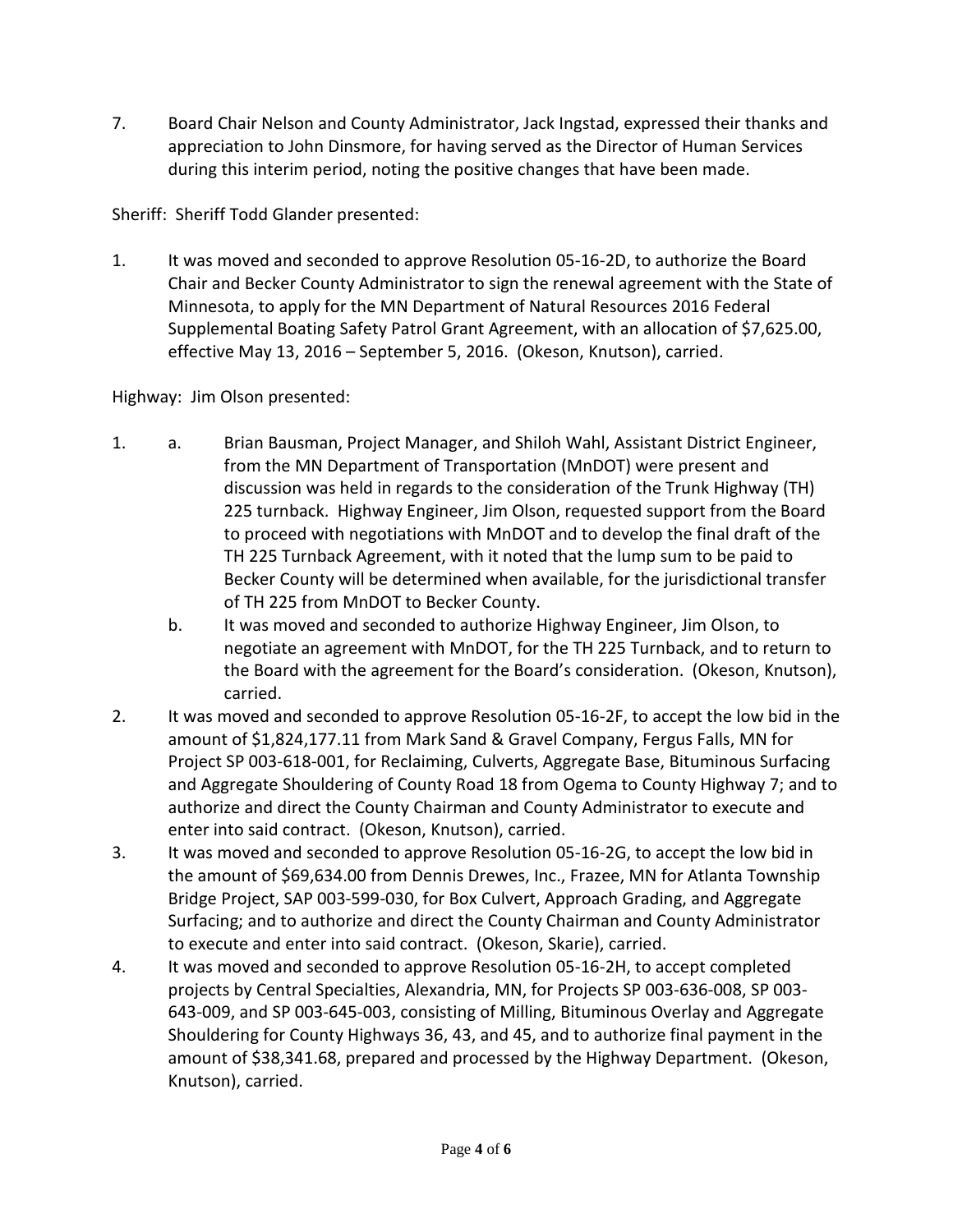- 5. It was moved and seconded to approve Resolution 05-16-2I, to hereby authorize and direct the County Engineer to purchase one (1) Tablet Computer with Data Card, as detailed in the Capital Expenditure Request form, at a cost of \$899.10 for the computer and \$103.99 for the cover/keyboard, with the total cost at \$1,003.09. (Skarie, Okeson), carried. It was noted that this computer would be for summer work in the field with RTVision One Office, for contract administration, inspection purposes, and timecard entry, and in the winter used in the Maintenance area for timecard entry, and with a fee of \$35.00 per month for the Verizon Jetpack.
- 6. It was moved and seconded to approve Resolution 05-16-2C, as presented, for Becker County to act as the legal sponsor for the Northwoods Trail Reapers, Wolf Pack Snowmobile Trails, ULTRA Snowmobile Trails, and Midnite Riders Snowmobile Trails systems; to approve applications to the MN DNR Snowmobile Trail Assistance Programs and to enter into an agreement with the State of Minnesota for the Snowmobile Trail Assistance Program; and to appoint the County Administrator to act as the fiscal agent, on behalf of Becker County. (Okeson, Knutson), carried.
- 7. It was moved and seconded to authorize the Highway Department to solicit bids to sell a 13 wheel pull-behind roller, as presented. (Knutson, Okeson), carried.
- 8. The new Natural Resources Management (NRM) Department Supervisor, Dan McLaughlin, was introduced and welcomed by the Board.

Land Use Department: Steve Skoog presented:

- 1. It was moved and seconded to approve the trade-in of the Case SV 300 Skid Steer and purchase of a new skid steer from Ziegler Cat (Caterpillar) of Fergus Falls, MN, at the low quote of \$18,900.00, plus any applicable tax. (Knutson, Okeson), carried.
- 2. It was moved and seconded to approve the construction of two (2) 12'x64' leans on the Transfer Station shop building, and to accept the low quote from Hoban Construction of Ogema, MN, in the amount of \$22,800.00, plus any applicable tax. (Skarie, Knutson), carried.
- 3. It was moved and seconded to approve the first amendment to the Transfer Station Construction contract with Bristlin Construction, with the projected completion date extended to July 8, 2016, with final completion by no later than July 29, 2016, and with no contractual penalties applied. (Skarie, Knutson), carried. It was noted that the County Attorney, Gretchen Thilmony, has reviewed the contract.

Human Resources: Nancy Grabanski presented:

- 1. It was moved and seconded to reappoint Jon Riewer to the Personnel Board of Appeals, to serve another four-year term, effective June 1, 2016 through May 31, 2020; and to appoint Tom Hunt, to serve a three-year term, effective June 1, 2016 through May 31, 2019. (Okeson, Knutson), carried.
- 2. It was moved and seconded to close the session for Union Negotiations. (Knutson, Grimsley), carried.
- 3. Closed Session Union Negotiations.